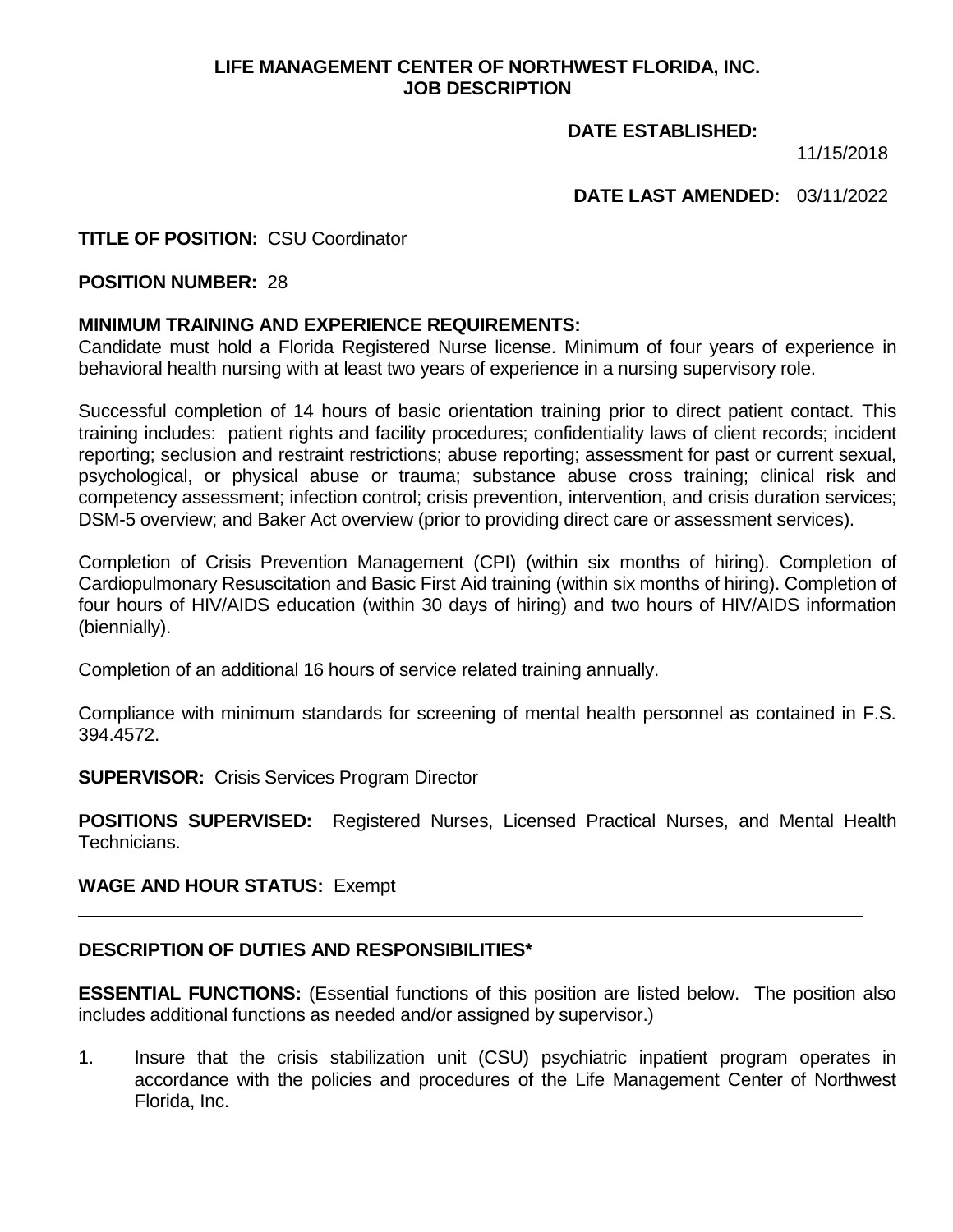- 2. Supervise day-to-day operations of the inpatient program while reporting to the Crisis Services Program Director. Organize staff to most effectively subdivide the work of the program and assign responsibility and delegate authority as necessary to accomplish this work.
- 3. Supervise and develop CSU program staff. Initiate personnel hiring and disciplinary processes in collaboration with the Crisis Services Program Director.
- 4. Coordinate the activity of the inpatient nurse shift supervisors, nurses, and mental health technicians to promote continuity and quality of patient care.
- 5. Serve as a knowledgeable resource on inpatient nursing practices and procedures including Baker Act regulations.
- 6. Assist in the construction and monitoring of the CSU inpatient program budget.
- 7. Participate in maintaining the physical environment of the crisis inpatient unit to meet or exceed accepted standards of safety, sanitation, and infection control.
- 8. Receive, transcribe, and implement physicians' orders for medications and treatments.
- 9. Assist the psychiatrists and/or psychiatric nurse practitioners in the administration of specific treatments and procedures.
- 10. Participate in the provision and maintenance of a therapeutic environment by communication and therapeutic interactions.
- 11. Understand the legal implications of patient care in the psychiatric inpatient treatment facility.
- 12. Observe, interpret, and report the patients' signs, symptoms, and behaviors to the appropriate team members and record it in the medical record.
- 13. Assess patients' needs. Formulate, implement, and evaluate nursing care plans. Update care plan as necessary.
- 14. Provide direct nursing care to patients in conformance with accepted standards of nursing practice.
- 15. Achieve professional licensing and mandatory staff training requirements.
- 16. Assure the safety and humanity in the supervision of restrained or secluded patients and assure documentation of adequate supervision and observation.
- 17. Participate in treatment team meetings and contribute pertinent observations and knowledge for update and changes of the treatment plan.
- 18. Assure pertinent, timely charting of patient treatment, status, and behavior according to inpatient program policy.
- 19. Give report of pertinent information to oncoming shift and conduct conferences with team members.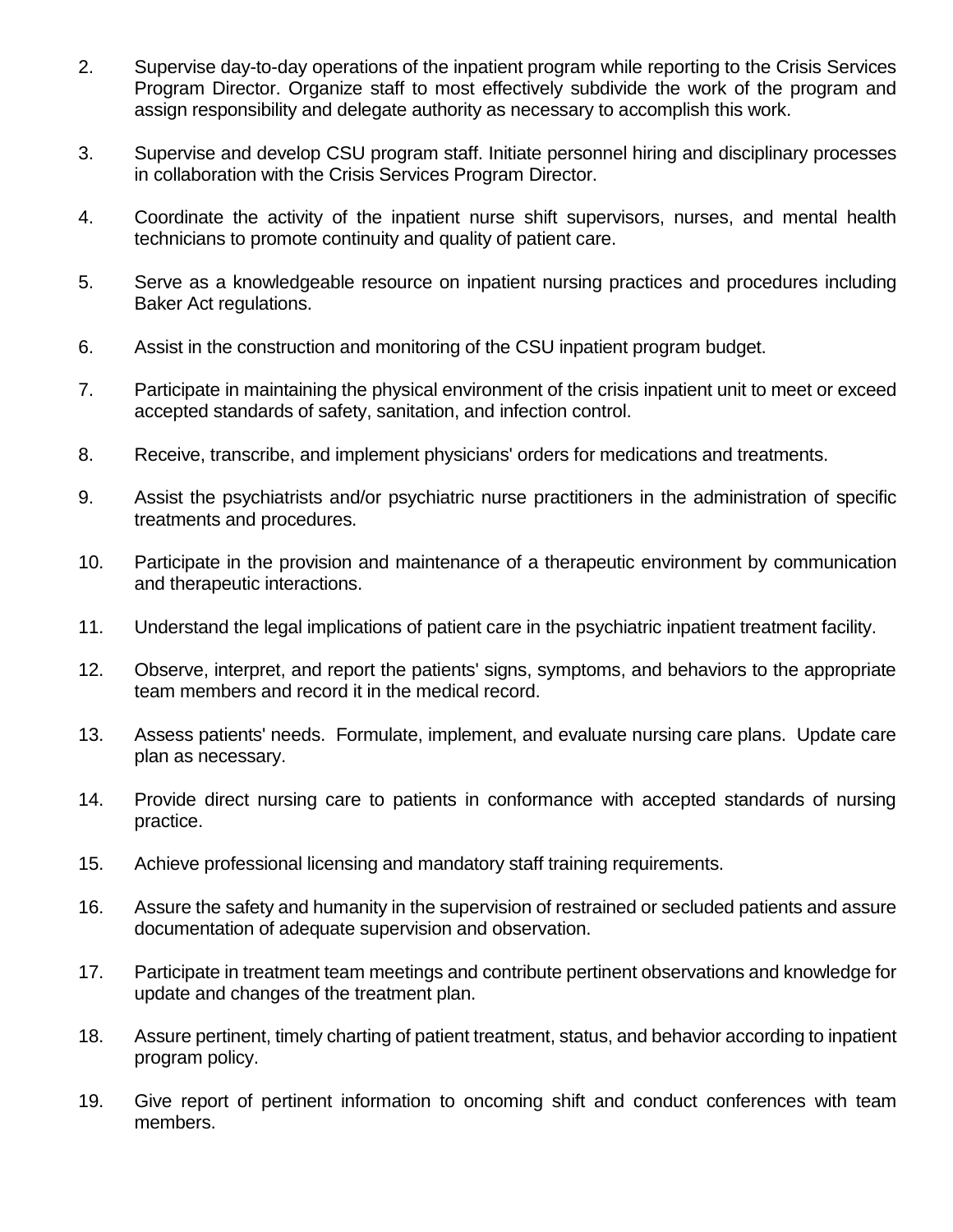- 20. Assist in preparing the patient and family for continuing care after discharge by giving emotional support and community resource information.
- 21. Intervene in patient emergencies; support and stabilize patients, staff members, or visitors until the physician arrives and/or patient is transferred to an emergency care facility.
- 22. Assure that patients' rights are maintained.
- 23. Provide direct one-to-one supervision to those patients on constant observation.
- 24. Supervise and direct all on duty nursing and mental health technician staff.
- 25. Review all lab results; notify physician of results and/or abnormalities.
- 26. Implement and monitor a procedure to ensure timely responses for all referrals from the local medical facilities requesting admission to the crisis stabilization unit.

## *Physical & Other Requirements:*

| Activity                                                                                                                                                                                                                                                                                                                |                     | Expectation     |                      |
|-------------------------------------------------------------------------------------------------------------------------------------------------------------------------------------------------------------------------------------------------------------------------------------------------------------------------|---------------------|-----------------|----------------------|
| Standing                                                                                                                                                                                                                                                                                                                | $\Box$ Minimal      | $\Box$ Moderate | $\boxtimes$ Frequent |
| $\boxtimes$ Sitting                                                                                                                                                                                                                                                                                                     | $\Box$ Minimal      | $\Box$ Moderate | $\boxtimes$ Frequent |
| $\boxtimes$ Driving vehicles                                                                                                                                                                                                                                                                                            | $\boxtimes$ Minimal | $\Box$ Moderate | $\Box$ Frequent      |
| Lifting and/or Carrying                                                                                                                                                                                                                                                                                                 | $\Box$ Minimal      | $\Box$ Moderate | $\boxtimes$ Frequent |
| Bending and/or Stooping                                                                                                                                                                                                                                                                                                 | $\sqcap$ Minimal    | $\Box$ Moderate | $\boxtimes$ Frequent |
| Climbing Stairs and/or Ladders                                                                                                                                                                                                                                                                                          | $\boxtimes$ Minimal | □ Moderate      | $\Box$ Frequent      |
| Walking or Moving (between offices, other facilities, etc.)                                                                                                                                                                                                                                                             | $\sqcap$ Minimal    | □ Moderate      | $\boxtimes$ Frequent |
| Other (lift above waist/reaching etc., please explain)<br>Reaching for supplies/ medications in cabinets and above countertops, for<br>files in chart rack/record room, during application of Restraints, Team<br>Techniques involve reaching, lifting and at times pushing against a person<br>body to prevent injury. | $\Box$ Minimal      | □ Moderate      | $\boxtimes$ Frequent |
| $\nabla$ $V_{\alpha\alpha}$<br>Constitutions                                                                                                                                                                                                                                                                            | $\Box$              |                 |                      |

| Speaking:                                  | $\boxtimes$ Yes |        | No  |
|--------------------------------------------|-----------------|--------|-----|
| Hearing:                                   | $\boxtimes$ Yes |        | No. |
| Reading Comprehension:                     | $\boxtimes$ Yes | ` 1 No |     |
| Repetitive motion with hands, wrists, arms | $\boxtimes$ Yes | l No   |     |
| (e.g. keyboard, typing, handwriting, etc.) |                 |        |     |

Ability to lift and carry 25 pounds.

Ability to handle stressful situations:  $\Box$  Minimal  $\Box$  Moderate  $\Box$  Frequent

|                            | Infrequent | Occasional | Frequent | $N/A^*$     |
|----------------------------|------------|------------|----------|-------------|
| <b>Travel Same Day</b>     | ⊠          |            |          |             |
| <b>Travel Overnight</b>    |            |            |          | $\boxtimes$ |
| Overtime (Non-Exempt only) |            | $\times$   |          |             |
| Holidays/Weekends          |            |            | R        |             |
| Shift Work (PMs/Midnights) |            | $\times$   |          |             |
|                            |            |            |          |             |

\* Not Anticipated